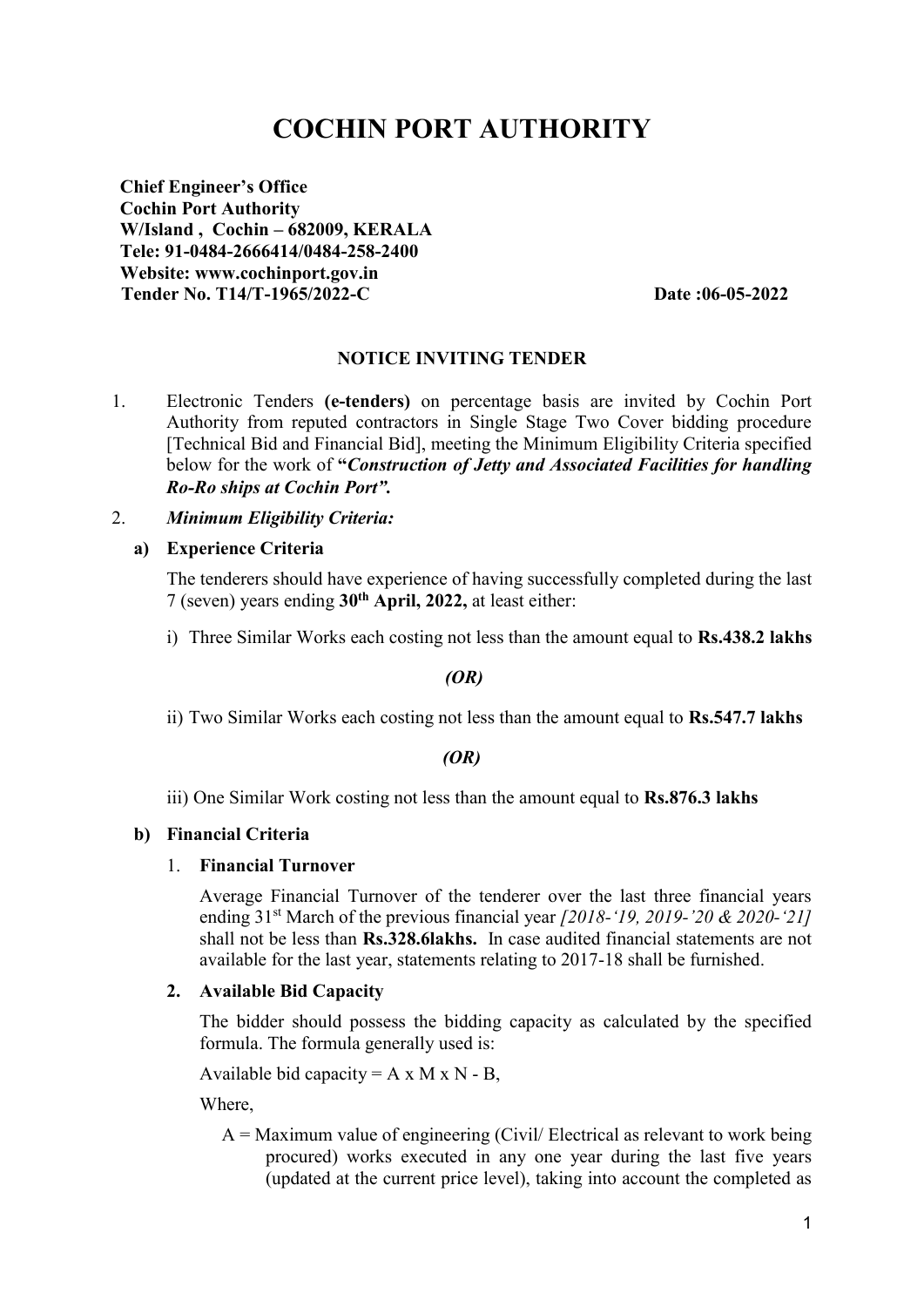well as works in progress.

 $M =$  Multiplier Factor (1.5)

- $N =$  Number of years prescribed for completion of the work in question.
- $B =$  Value (updated at the current price level) of the existing commitments and ongoing works to be completed in the next 'N' years.

The Tenderer shall furnish statements showing the value of existing commitments and on-going works as well as the stipulated period of completion remaining for each of the works, which shall be certified by a Chartered Accountant.

**3. Net Worth**

Net Worth of Bidder during last audited financial year shall be positive.

**4. Profit**

Profit before Tax should be Positive in at least 2 (two) years, out of the last five financial years

*Explanatory Notes to a) & b) :*

## *Note 1:- Similar Work(s)means "Construction of a bridge/ jetty / marine structure in sea/ river/ backwater/ marine environment with bored cast in situ pile foundation"*

*Note 2*:- Following enhancement factors will be used for the costs of works executed for bringing the financial figures to a common base value in respect of the works completed in past years.

| <b>Year before</b>                | <b>Multiplying factor</b> |
|-----------------------------------|---------------------------|
| One year [ <i>April,2020</i> ]    | 1.07                      |
| Two years [ <i>April</i> , 2019]  | 1.14                      |
| Three years [April, 2018]         | 1.21                      |
| Four years [April, 2017]          | 1.28                      |
| Five years [ <i>April</i> , 2016] | 1.35                      |
| Six years [April, 2015]           | 1.42                      |

#### **Table 1**

- *Note 3:- The experience certificate of works executed in private sectors / organisations shall be considered for qualification, only on submission of TDS certificate along with work order and completion certificate.*
- *Note 4:- Satisfactory Client / Owners's Certificate or documentary proof shall be submitted in support of the assignments / works performed and claimed by the tenderer to fulfill the eligibility criteria for qualification. A statement duly certified by the Chartered Accountant showing the Average Annual*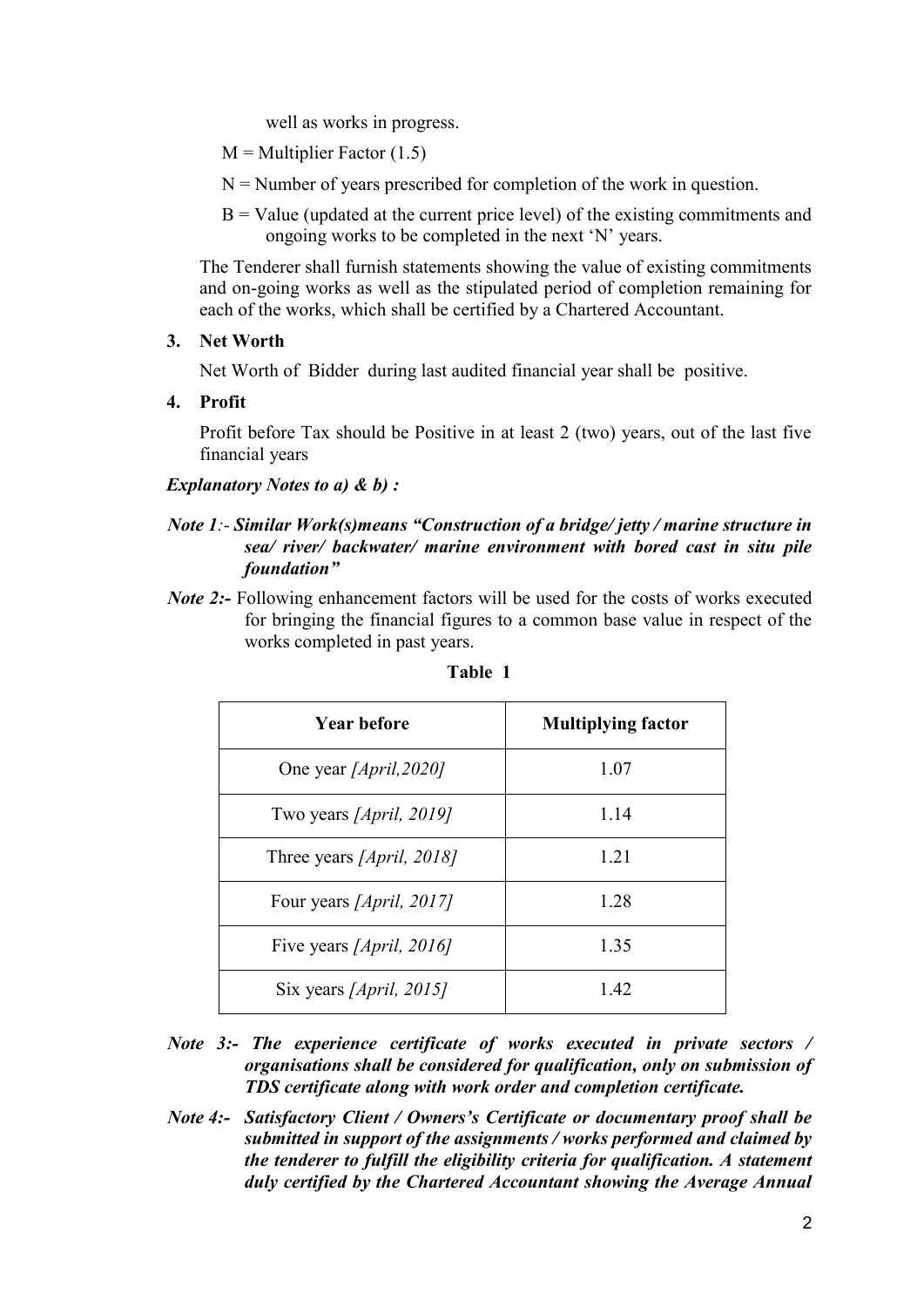*Financial Turnover over the last 3 financial years, Net worth for the last financial year, Profit for the last two financial years and audited financial statements for the last three years shall be submitted.*

*Note 5:- The works reckoned for the above purpose are those executed by the tenderers as prime contractor or proportionately as member of joint venture or as a sub-contractor authorized and approved by the Employer of the work(s) against which the tenderer has claimed his experience; it will be considered for qualification only if documentary proof of such authorization / approval of the Employer are submitted.*

## 3. **Other Eligibility Considerations**

- 3.1 Even though the bidders meet the above qualifying criteria, they are subject to be disqualified if they have:
	- i) made misleading or false representations in the forms, statements and attachments submitted in proof of the qualification requirements; and/or
	- ii) record of poor performance such as abandoning the works, not properly completing the contract, inordinate delays in completion, litigation history, or financial failures, black listing/ debarring by Govt. departments etc.
- **3.2 The bidders having EPF/ ESI registration certificates only shall be considered for qualification in the tenderers, if applicable, as per EPF /ESI Acts. In case, the Tenderer does not have the required number of employees which makes such registration mandatory, an Undertaking as per Annexure – 13 to the effect shall be furnished.**
- 4. **Pertinent information to the tender is given in the following Tables:** 
	- **i) Schedule of different activities till submission of the bid are detailed as under:**

| SI.<br>No.     | <b>Particulars</b>                                | Date and Time              |
|----------------|---------------------------------------------------|----------------------------|
|                | Tender e- publication date                        | $06 - 05 - 2022$           |
| 2              | Download period of Bid Documents                  | 06-05-2022 to 31-05-2022   |
| 3              | Date of Pre-Bid meeting                           | 16-05-2022                 |
| $\overline{4}$ | Last date for seeking clarification               | 13-05-2022                 |
| 5              | Last date and time of submission of<br><b>Bid</b> | 31-05-2022 up to 15.00 hrs |
| 6              | Date and time of opening the Bid                  | 31-05-2022 after 15.30 hrs |

**Table 2**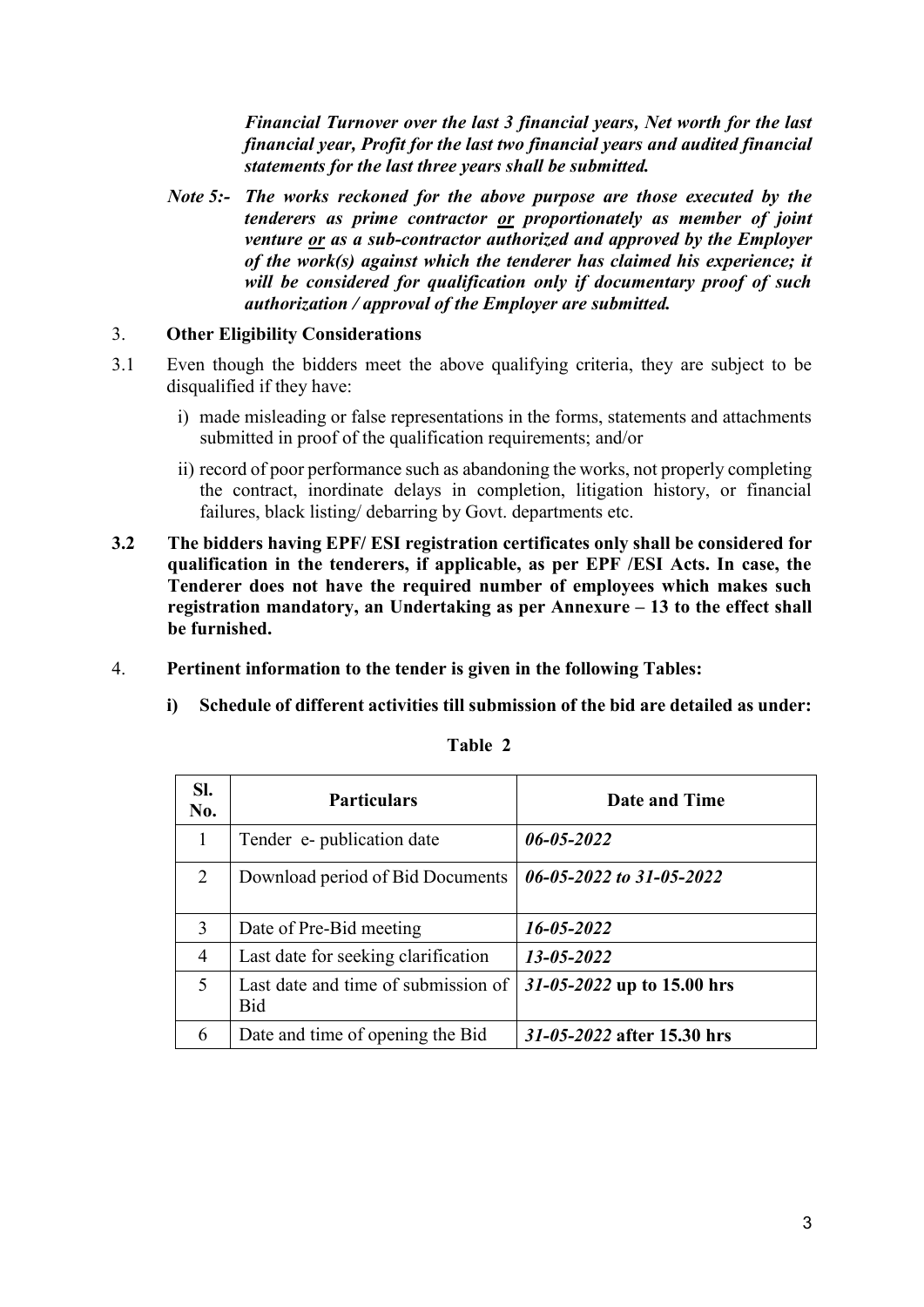## **ii) Bid information :**

| $\ddot{1}$       | Estimated Amount put to Tender | : Rs.1095 lakhs.                                                                                                                                                                                                                                                                                                        |
|------------------|--------------------------------|-------------------------------------------------------------------------------------------------------------------------------------------------------------------------------------------------------------------------------------------------------------------------------------------------------------------------|
| $\overline{11}$  | <b>Earnest Money Deposit</b>   | :NIL                                                                                                                                                                                                                                                                                                                    |
|                  |                                | However, EMD Declaration shall be<br>submitted along with Bid as per<br>$An nexture-2.$                                                                                                                                                                                                                                 |
| $\overline{111}$ | Cost of Bid document           | <b>Rs.2,240/-</b> (Rs.2,000 + 12% GST) (Non<br>refundable) furnished either through<br>Demand Draft/Banker's Cheque drawn<br>in favour of the Financial Adviser $\&$<br>Chief Accounts Officer, CoPT from any<br>Nationalized Bank/ Scheduled Bank in<br>India, being the cost of single copy of the<br>tender document |
| iv)              | Validity period of Tender      | 120 days from the Last Date of<br>Submission of Bid.                                                                                                                                                                                                                                                                    |
| V)               | Time for Completion            | 8 (Eight) months                                                                                                                                                                                                                                                                                                        |

**Table 3**

5. This work essentially comprises of various Marine / Civil works in the following areas:

- (i) Dismantling the existing defunct mooring dolphin and a small dilapidated jetty structure at the project location.
- (ii) Dismantling the existing compound wall at southern side of Q1 berth for facilitating the Jetty structure.
- (iii) Construction of RCC Jetty structure
- (iv) Construction of steel sheet pile retaining wall for reclamation and reclamation with dredged sand brought from Puthuvypeen SEZ area.
- (v) Strengthening of existing road surface up to IG Road
- (vi) Re-construction / construction of compound wall and drain,
- (vii) Construction of a new Mooring Dolphin adjacent to the proposed Ro-Ro Jetty for mooring of vessels at South Coal Berth; and
- (viii) Electrical arrangements for the above facilities
- 6. Tender documents can be downloaded from the e-Tendering portal *[www.tenderwizard.com/COPT](http://www.tenderwizard.com/COPT)* on the dates specified in Table 2 given above by making online requisition. Bid document will also be available in Cochin Port website [\(www.cochinport.gov.in\)](http://www.cochinport.gov.in/) as well as Govt. tender website, [www.tenders.gov.in,](http://www.tenders.gov.in/) which can be downloaded for submission. The cost of bid document shall be furnished in the form of Demand Draft/ Banker's Cheque drawn in favour of FA & CAO, CoPT along with the submission of bid.
- 7. The bidders need to obtain the one time User ID & password for log-in to in **e-Tendering** system from the service provider **KEONICS** by paying registration amount of **Rs.1124/-** by online Payment using Credit/Debit Card/Net banking or DD in favour of "KSEDCL, Bangalore".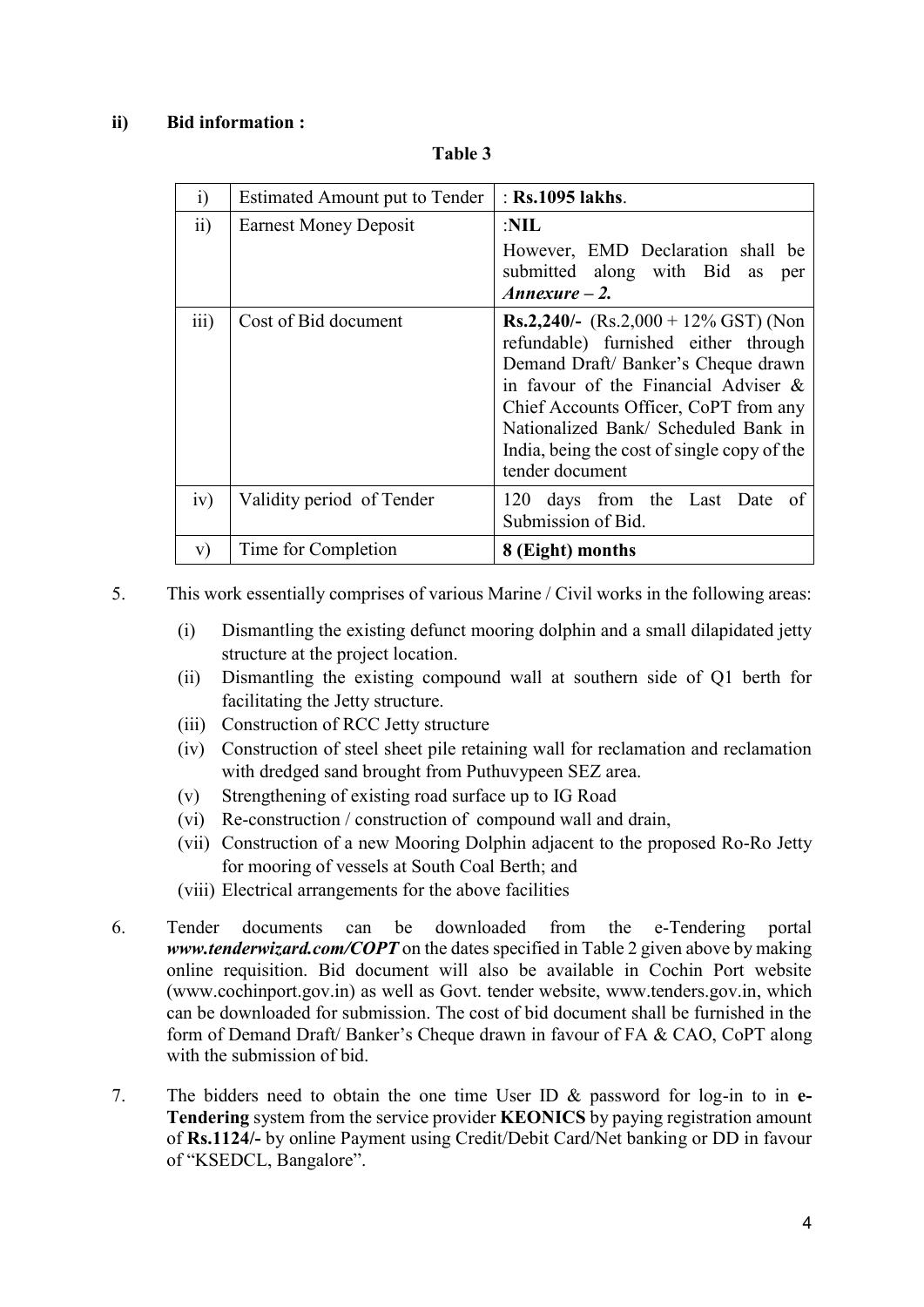- 8. The intending bidder must have valid Class-II or III digital signature certificate to submit the bid. For further details and to obtain the digital signature, please contact e-Tender Help Desk No.080-40482000 / 9746118529 / 9605557738.
- 9. Tenders shall be submitted "**online"** strictly in accordance with the Instructions to Tenderers and Terms & Conditions given in the tender document.
- 10. The bidder is responsible to download Addenda/ Amendments/ Errata/ Replies to the queries of the bidders etc., if any, issued by the Employer, from the website before submission of the bid. **Any shortfall in uploading the said Addenda/ Amendments/ Errata/ Replies to the queries of Tenderer etc. duly signed along with the downloaded documents while uploading the Tender will render the Tender incomplete and incomplete Tender Documents may be rejected**.
- 11. All Bids are to be submitted **online only** on the website [www.tenderwizard.com/COPT.](http://www.tenderwizard.com/COPT) No Bids shall be accepted off-line (Hard copy).
- 12. Cochin Port Authority will not be held responsible for any technical snag or net work failure during online bidding. It is the bidder's responsibility to comply with the system requirements i.e. hardware, software and internet connectivity at bidder's premises, to access the e-Tender portal. Under any circumstances, Cochin Port Authority shall not be liable to the bidders for any direct/indirect loss or damages incurred by them arising out of incorrect use of the e-Tender system or internet connectivity failures.
- 13. Bid Security / EMD is not applicable for this Tender. Instead " EMD Declaration" in lieu of EMD as per *Annexure – 2* shall be furnished by the Bidder.
- 14. The Bidder shall submit Originals of: (i) DD / Banker's Cheque towards the cost of Tender document, (ii) EMD Declaration; and (iii) Power of Attorney in favour of signatory(s) to the tender along with letter of submission in a sealed cover **to the Chief Engineer, Cochin Port Authority, W/Island, Cochin – 682009, KERALA**, before opening date and time of the tender. **Non submission of original financial document towards cost of Tender document and EMD Declaration, before opening date and time, of the Tender will be liable for rejection**.
- 15. MSME Bidders who are registered with District Industries Centre (DIC) or Khadi and Village Industries Commission (KVIC) or Khadi and Village Industries Board (KVIB) or Coir Board or National Small Industries Corporation (NSIC) or directorate of Handicrafts and Handlooms or Udyog Aadhaar Memorandum or any other body specified by Ministry of MSME for similar nature of Works shall be eligible for issue of Bid Document free of cost. They are required to submit documentary proof of such registration along with the offer, as detailed in Instructions to Bidders, for claiming the available exemptions and a scanned copy of Exemption Certificate duly notarized shall be uploaded in the e – Tender Portal. If the Registration Certificate does not pertain to the Category of 'Similar Works' mentioned above, the Tender will be rejected.
- 16. Integrity Pact (IP) shall cover this Tender throughout its various phases, and IP would be deemed as a part of the contract though an appropriate provision. The bidders should sign and submit an "Integrity Pact" to be executed between the bidder and Cochin Port Authority in a separate envelope superscribed "Integrity Pact" before due date and time of the tender. Bids not accompanied by a duly signed "Integrity Pact" shall be liable for